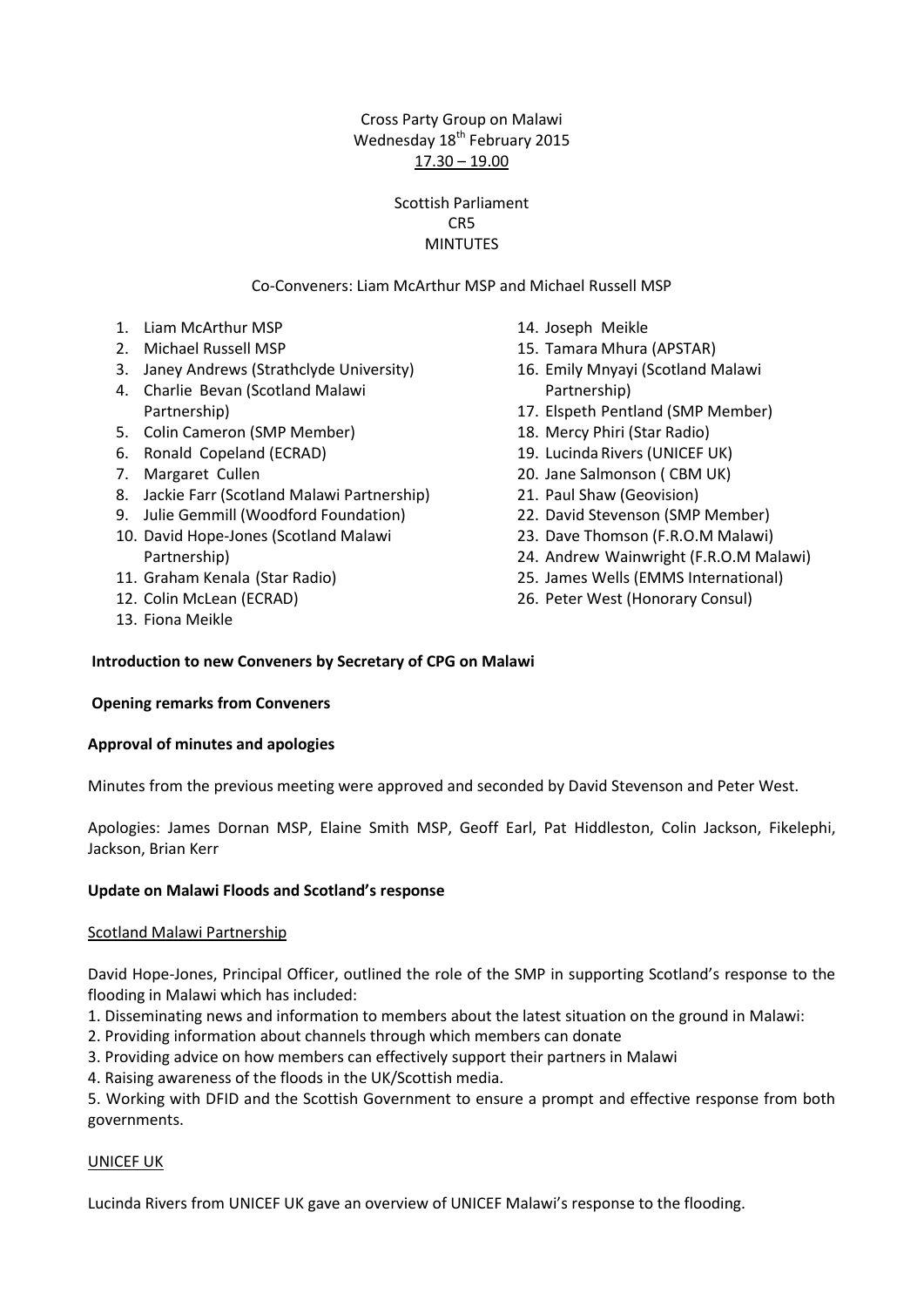She outlined the situation in numbers

- 230,000 people displaced
- 15 districts affected
- 104 people deaths and 645 injured
- 172 people are missing
- 181 schools occupied by displaced people

She explained that UNICEF was providing leadership and coordination in support of the joint response between DoDMA and UNRCO. UNICEF in particular is leading on WASH, Education and child protection. So far 58,065 people have been reached with sanitation support (latrines, bars of soap, hygiene promotion and water treatment in hospitals) and 30,982 provided with safe drinking water.

In terms of education and child protection, UNICEF has helped establish 40 temporary classrooms, recruited 80 additional volunteer teachers and is working with WFP and Mary's Meals on school feeding.

However threats from cholera, malnutrition, inoperable schools, child neglect and destroyed livelihoods are still very present and the need is great.

# EMMS International

James Wells from EMMS International gave an update on EMMS response to the flooding. EMMS had received £4,500 from the Scottish Government, as well as donations from supporters which have been used to support their long standing links with Mulanje Mission Hospital.

When the floods hit, the hospital was directly affected in several ways:

- The hospital had no mains electricity for some days, and had to run it all day off its generator. Now the hospital is still experiencing power cuts of 4 to 6 hours per day. The Scottish Government grant is paying for the generator fuel needed to keep the hospital going all day, every day.
- Due to the power cuts, the hospital needed to buy emergency lights for the two wards not yet connected to the solar lighting system. The Scottish Government grant paid for these two remaining wards to have emergency lighting.
- As a result of the floods, the hospital immediately received more patients, including children who had been hit by their house falling on them, and an increase of patients with malaria and diarrhoea. The Scottish Government grant is paying for the extra medical supplies needed in the first instance.
- A hospital toilet block was destroyed by the floods, as in the attached photograph. This is being rebuilt at the moment, using the Scottish Government grant and will be completed this month.

#### F.R.O.M Malawi

Dave Thomson outlined the response to date that FROM Scotland sent to their partners in Malawi. Their appeal generated support from the public, their own supporters, Scottish Government (£10,000) and Strathclyde University.

The major challenges to the disbursement of supplies include inaccessible roads, many people having been displaced, collapsed houses, as well as the spread of diseases.

FROM's partners in Malawi have been providing food, blankets and support to over 3000 people and have provided over 30,000 meals to children. In areas where crops have been lost they are being replanted with winter crops such as cassava and sweet potatoes.

On the 31st January a 40 foot container was loaded and sent off to Malawi. It contained hospital beds, zimmers, tents, medical supplies and clothing. This is the 6th container sent by FROM Scotland in the last 3